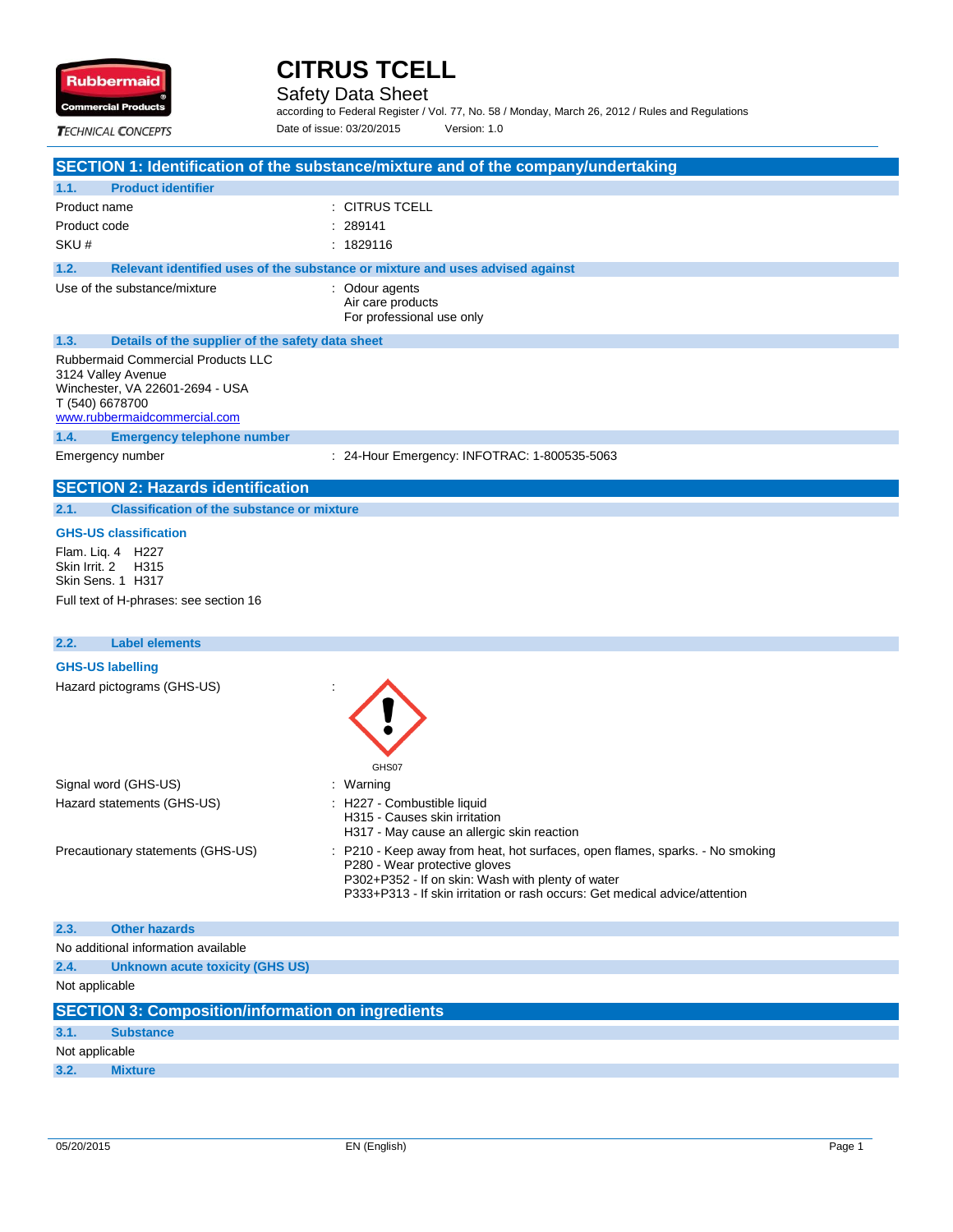### Safety Data Sheet

according to Federal Register / Vol. 77, No. 58 / Monday, March 26, 2012 / Rules and Regulations

| <b>Name</b>                               | <b>Product identifier</b> | $\%$      | <b>GHS-US classification</b>                                                                |
|-------------------------------------------|---------------------------|-----------|---------------------------------------------------------------------------------------------|
| <b>TETRAHYDROLINALOOL</b>                 | (CAS No) 78-69-3          | $20 - 50$ | Skin Irrit. 2, H315<br>Aquatic Chronic 2, H411                                              |
| DECANAL                                   | (CAS No) 112-31-2         | $10 - 20$ | Skin Irrit. 2, H315<br>Aquatic Chronic 3, H412                                              |
| C9-12 ISO-ALKANES                         | (CAS No) 90622-57-4       | $1 - 10$  | Asp. Tox. 1, H304<br>Flam. Lig. 3, H226                                                     |
| 2,4-DIMETHYL-3-CYCLOHEXENE CARBOXALDEHYDE | (CAS No) 68039-49-6       | $1 - 10$  | Skin Irrit. 2, H315<br>Eye Irrit. 2A, H319<br>Skin Sens. 1, H317<br>Aquatic Chronic 3, H412 |
| <b>OCTANAL</b>                            | (CAS No) 124-13-0         | $1 - 10$  | Skin Irrit. 2, H315<br>Eye Irrit. 2A, H319<br>Aquatic Chronic 3, H412                       |
| ETHYL ISOVALERATE                         | (CAS No) 108-64-5         | $1 - 10$  | Flam. Liq. 3, H226<br>Skin Irrit. 2, H315                                                   |
| <b>CITRONELLOL</b>                        | (CAS No) 106-22-9         | $0.1 - 1$ | Skin Irrit. 2, H315<br>Skin Sens. 1, H317<br>Aquatic Chronic 2, H411                        |
| <b>CITRAL</b>                             | (CAS No) 5392-40-5        | $0,1 - 1$ | Skin Irrit. 2, H315<br>Skin Sens. 1, H317                                                   |

#### Full text of H-phrases: see section 16

| <b>SECTION 4: First aid measures</b>          |                                                       |                                                                                                                                                                                          |
|-----------------------------------------------|-------------------------------------------------------|------------------------------------------------------------------------------------------------------------------------------------------------------------------------------------------|
| 4.1.                                          | <b>Description of first aid measures</b>              |                                                                                                                                                                                          |
| First-aid measures general                    |                                                       | : Never give anything by mouth to an unconscious person. If you feel unwell, seek medical<br>advice (show the label where possible).                                                     |
| First-aid measures after inhalation           |                                                       | Remove victim to fresh air and keep at rest in a position comfortable for breathing. If you feel<br>unwell, seek medical advice. Allow breathing of fresh air. Allow the victim to rest. |
| First-aid measures after skin contact         |                                                       | : Wash with plenty of soap and water. Wash contaminated clothing before reuse. If skin irritation<br>persists, take medical advice.                                                      |
| First-aid measures after eye contact          |                                                       | Obtain medical attention if pain, blinking or redness persist. Rinse immediately with plenty of<br>water.                                                                                |
| First-aid measures after ingestion            |                                                       | Do NOT induce vomiting. Call a POISON CENTER or doctor/physician if you feel unwell. Rinse<br>mouth. Obtain emergency medical attention.                                                 |
| 4.2.                                          |                                                       | Most important symptoms and effects, both acute and delayed                                                                                                                              |
| Symptoms/injuries after inhalation            |                                                       | : None under normal use. May cause an allergic skin reaction.                                                                                                                            |
| Symptoms/injuries after skin contact          |                                                       | : Causes skin irritation. May cause an allergic skin reaction.                                                                                                                           |
| 4.3.                                          |                                                       | Indication of any immediate medical attention and special treatment needed                                                                                                               |
| No additional information available           |                                                       |                                                                                                                                                                                          |
| <b>SECTION 5: Firefighting measures</b>       |                                                       |                                                                                                                                                                                          |
| <b>Extinguishing media</b><br>5.1.            |                                                       |                                                                                                                                                                                          |
| Suitable extinguishing media                  |                                                       | : Carbon dioxide. Dry powder. Foam. Water spray. Sand.                                                                                                                                   |
| Unsuitable extinguishing media                |                                                       | : Do not use a heavy water stream.                                                                                                                                                       |
| 5.2.                                          | Special hazards arising from the substance or mixture |                                                                                                                                                                                          |
| Fire hazard                                   |                                                       | : Combustible liquid.                                                                                                                                                                    |
| <b>Explosion hazard</b>                       |                                                       | : May form flammable/explosive vapour-air mixture.                                                                                                                                       |
| 5.3.<br><b>Advice for firefighters</b>        |                                                       |                                                                                                                                                                                          |
| Firefighting instructions                     |                                                       | Exercise caution when fighting any chemical fire. Use water spray or fog for cooling exposed<br>containers. Prevent fire-fighting water from entering environment.                       |
| Protection during firefighting                |                                                       | : Do not enter fire area without proper protective equipment, including respiratory protection.                                                                                          |
| <b>SECTION 6: Accidental release measures</b> |                                                       |                                                                                                                                                                                          |
| 6.1.                                          |                                                       | Personal precautions, protective equipment and emergency procedures                                                                                                                      |
| General measures                              |                                                       | : Remove ignition sources. Use special care to avoid static electric charges. No open flames. No<br>smoking.                                                                             |
| 6.1.1.<br>For non-emergency personnel         |                                                       |                                                                                                                                                                                          |
| <b>Emergency procedures</b>                   |                                                       | : Evacuate unnecessary personnel.                                                                                                                                                        |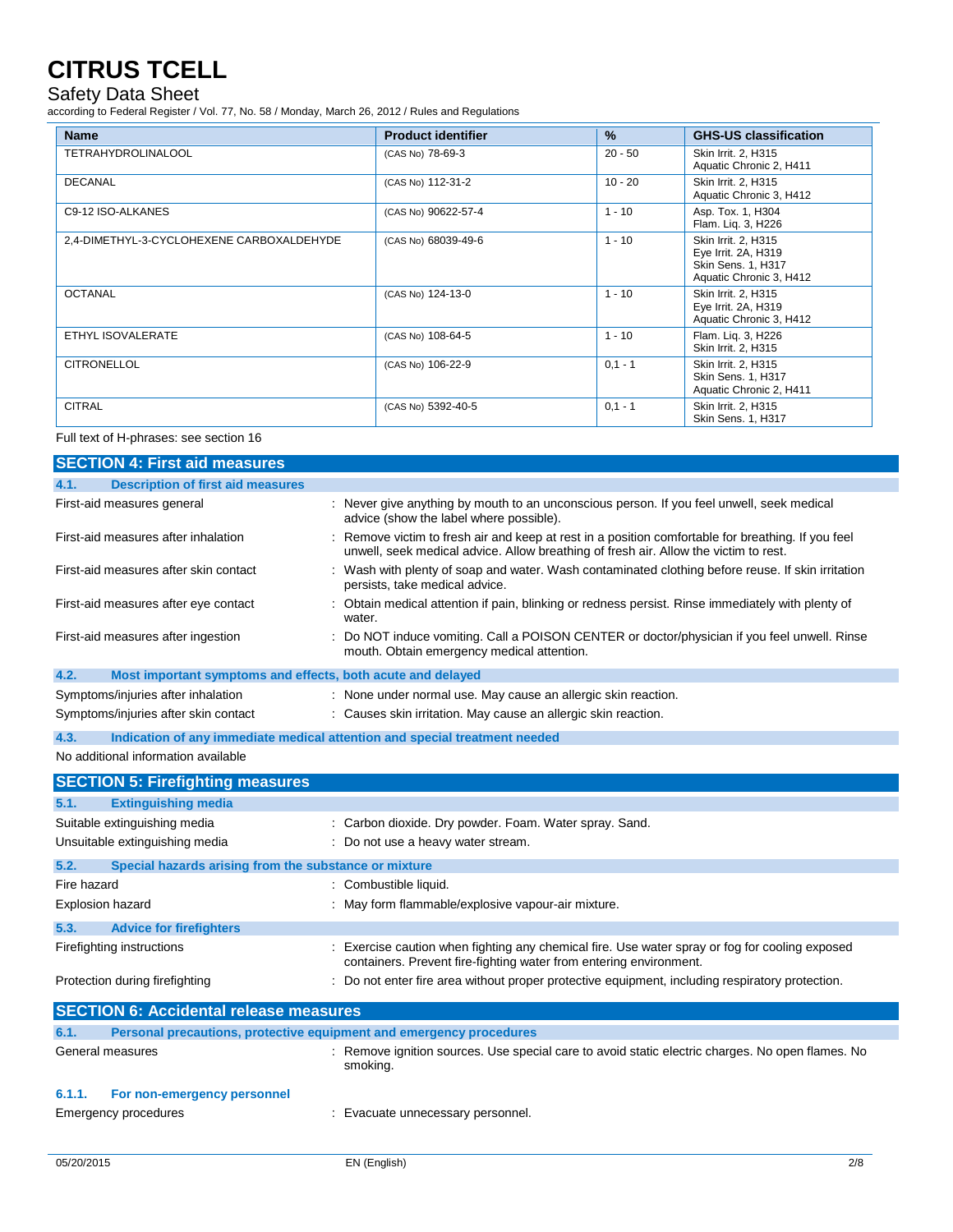## Safety Data Sheet

| according to Federal Register / Vol. 77, No. 58 / Monday, March 26, 2012 / Rules and Regulations |                                                                                                                                                                                                                                                                                     |  |  |  |
|--------------------------------------------------------------------------------------------------|-------------------------------------------------------------------------------------------------------------------------------------------------------------------------------------------------------------------------------------------------------------------------------------|--|--|--|
| For emergency responders<br>6.1.2.                                                               |                                                                                                                                                                                                                                                                                     |  |  |  |
| Protective equipment                                                                             | : Equip cleanup crew with proper protection.                                                                                                                                                                                                                                        |  |  |  |
| Emergency procedures                                                                             | : Ventilate area.                                                                                                                                                                                                                                                                   |  |  |  |
| <b>Environmental precautions</b><br>6.2.                                                         |                                                                                                                                                                                                                                                                                     |  |  |  |
|                                                                                                  | Prevent entry to sewers and public waters. Notify authorities if liquid enters sewers or public waters. Avoid release to the environment.                                                                                                                                           |  |  |  |
| Methods and material for containment and cleaning up<br>6.3.                                     |                                                                                                                                                                                                                                                                                     |  |  |  |
| Methods for cleaning up                                                                          | : Soak up spills with inert solids, such as clay or diatomaceous earth as soon as possible. Store<br>away from other materials. Collect spillage.                                                                                                                                   |  |  |  |
| <b>Reference to other sections</b><br>6.4.                                                       |                                                                                                                                                                                                                                                                                     |  |  |  |
| See Heading 8. Exposure controls and personal protection.                                        |                                                                                                                                                                                                                                                                                     |  |  |  |
|                                                                                                  |                                                                                                                                                                                                                                                                                     |  |  |  |
| <b>SECTION 7: Handling and storage</b>                                                           |                                                                                                                                                                                                                                                                                     |  |  |  |
| 7.1.<br><b>Precautions for safe handling</b>                                                     |                                                                                                                                                                                                                                                                                     |  |  |  |
| Additional hazards when processed                                                                | : Handle empty containers with care because residual vapours are flammable.                                                                                                                                                                                                         |  |  |  |
| Precautions for safe handling                                                                    | : Keep away from sources of ignition - No smoking. Provide good ventilation in process area to<br>prevent formation of vapour. Wash hands and other exposed areas with mild soap and water<br>before eating, drinking or smoking and when leaving work. No open flames. No smoking. |  |  |  |
| Hygiene measures                                                                                 | Contaminated work clothing should not be allowed out of the workplace. Wash contaminated<br>clothing before reuse. Wash hands and other exposed areas with mild soap and water before<br>eating, drinking or smoking and when leaving work.                                         |  |  |  |
| Conditions for safe storage, including any incompatibilities<br>7.2.                             |                                                                                                                                                                                                                                                                                     |  |  |  |

Storage conditions **interpret only in the original container in a cool, well ventilated place away from : Heat sources,** Direct sunlight, Ignition sources. : Strong bases. Strong acids.

|  | Incompatible products |  |
|--|-----------------------|--|

#### Incompatible materials **incompatible materials** : Sources of ignition. Direct sunlight. Heat sources.

**7.3. Specific end use(s)**

#### No additional information available

| <b>SECTION 8: Exposure controls/personal protection</b> |                |  |
|---------------------------------------------------------|----------------|--|
| <b>Control parameters</b><br>8.1.                       |                |  |
| <b>CITRUS TCELL</b>                                     |                |  |
| <b>ACGIH</b>                                            | Not applicable |  |
| <b>OSHA</b>                                             | Not applicable |  |
| TETRAHYDROLINALOOL (78-69-3)                            |                |  |
| <b>ACGIH</b>                                            | Not applicable |  |
| <b>OSHA</b>                                             | Not applicable |  |
| <b>DECANAL (112-31-2)</b>                               |                |  |
| <b>ACGIH</b>                                            | Not applicable |  |
| <b>OSHA</b>                                             | Not applicable |  |
| C9-12 ISO-ALKANES (90622-57-4)                          |                |  |
| <b>ACGIH</b>                                            | Not applicable |  |
| <b>OSHA</b>                                             | Not applicable |  |
| 2,4-DIMETHYL-3-CYCLOHEXENE CARBOXALDEHYDE (68039-49-6)  |                |  |
| <b>ACGIH</b>                                            | Not applicable |  |
| <b>OSHA</b>                                             | Not applicable |  |
| <b>OCTANAL (124-13-0)</b>                               |                |  |
| <b>ACGIH</b>                                            | Not applicable |  |
| <b>OSHA</b>                                             | Not applicable |  |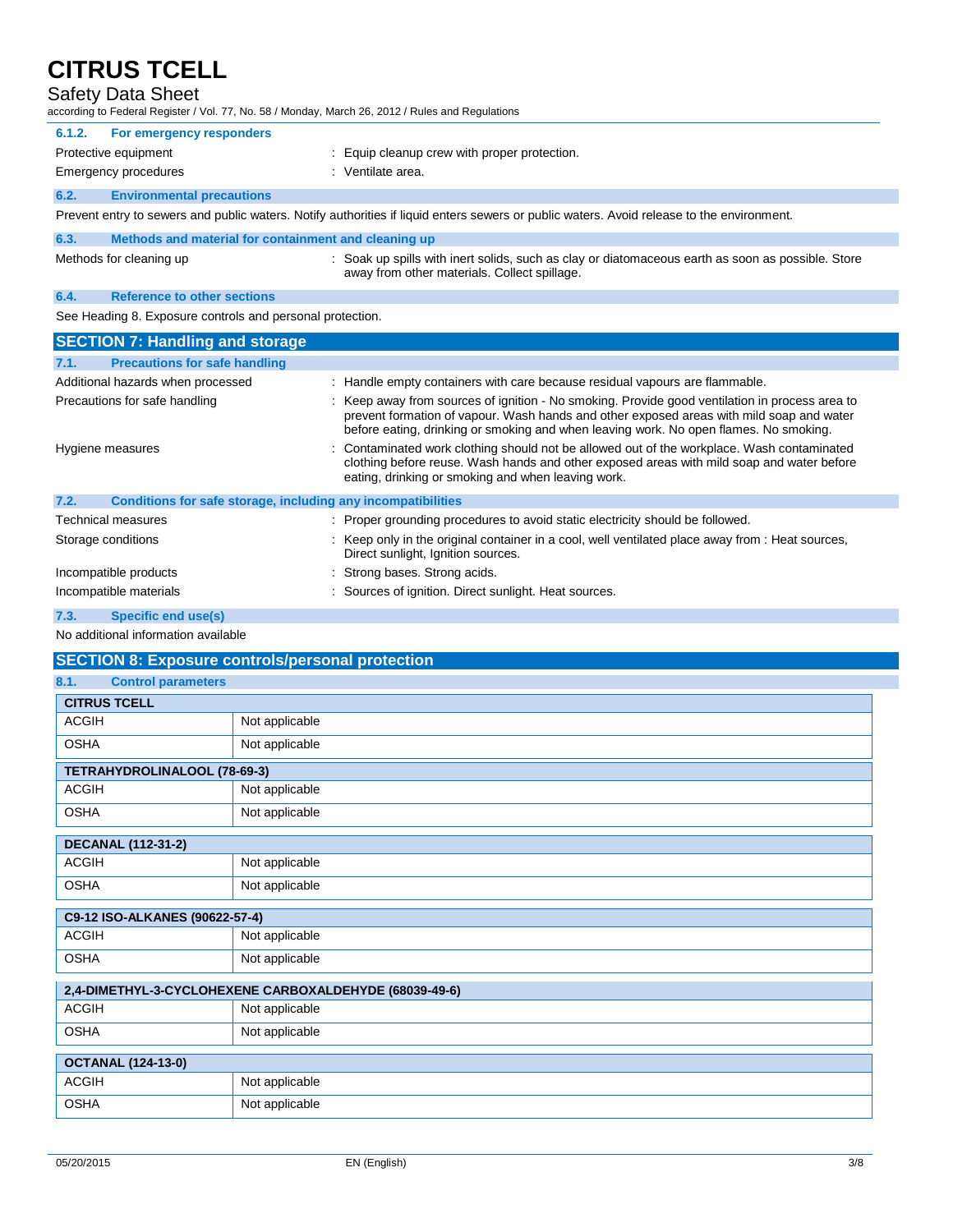### Safety Data Sheet

according to Federal Register / Vol. 77, No. 58 / Monday, March 26, 2012 / Rules and Regulations

| ETHYL ISOVALERATE (108-64-5)  |                |  |
|-------------------------------|----------------|--|
| <b>ACGIH</b>                  | Not applicable |  |
| <b>OSHA</b>                   | Not applicable |  |
| <b>CITRONELLOL (106-22-9)</b> |                |  |
| <b>ACGIH</b>                  | Not applicable |  |
| <b>OSHA</b>                   | Not applicable |  |
| CITRAL (5392-40-5)            |                |  |
| <b>ACGIH</b>                  | Not applicable |  |
| <b>OSHA</b>                   | Not applicable |  |

| 8.2.            | <b>Exposure controls</b>      |                                   |
|-----------------|-------------------------------|-----------------------------------|
|                 | Personal protective equipment | : Avoid all unnecessary exposure. |
| Hand protection |                               | : Wear protective gloves.         |
| Eye protection  |                               | : None under normal use.          |
|                 | Respiratory protection        | : None under normal use.          |

| Other information | : Do not eat, drink or smoke during use. |
|-------------------|------------------------------------------|
|-------------------|------------------------------------------|

| Other information                                             | Do not eat, drink or smoke during use. |
|---------------------------------------------------------------|----------------------------------------|
| <b>SECTION 9: Physical and chemical properties</b>            |                                        |
| 9.1.<br>Information on basic physical and chemical properties |                                        |
| Physical state                                                | : Liquid                               |
| Appearance                                                    | : Transparent. clear.                  |
| Colour                                                        | colourless to slightly yellow          |
| Odour                                                         | characteristic                         |
| Odour threshold                                               | No data available                      |
| рH                                                            | No data available                      |
| Relative evaporation rate (butylacetate=1)                    | : No data available                    |
| Melting point                                                 | No data available                      |
| Freezing point                                                | No data available                      |
| Boiling point                                                 | No data available                      |
| Flash point                                                   | : 63 °C                                |
| Auto-ignition temperature                                     | : No data available                    |
| Decomposition temperature                                     | No data available                      |
| Flammability (solid, gas)                                     | No data available                      |
| Vapour pressure                                               | No data available                      |
| Relative vapour density at 20 °C                              | $0,885 - 0,889$                        |
| Relative density                                              | No data available                      |
| Solubility                                                    | No data available                      |
| Log Pow                                                       | No data available                      |
| Log Kow                                                       | No data available                      |
| Viscosity, kinematic                                          | No data available                      |
| Viscosity, dynamic                                            | No data available                      |
| <b>Explosive properties</b>                                   | No data available                      |
| Oxidising properties                                          | No data available                      |
| <b>Explosive limits</b>                                       | No data available                      |
| 9.2.<br><b>Other information</b>                              |                                        |

No additional information available

### **SECTION 10: Stability and reactivity 10.1. Reactivity** No additional information available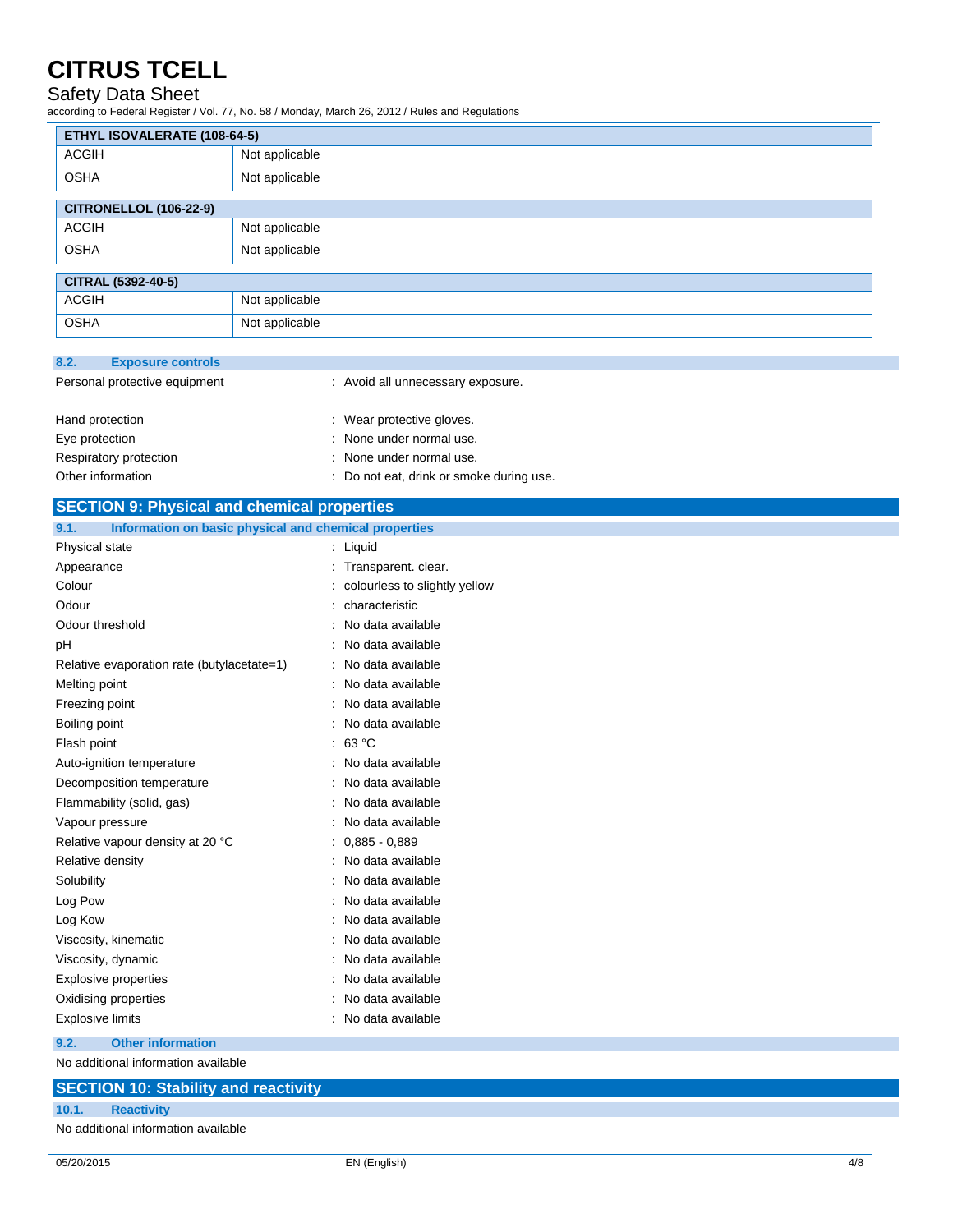### Safety Data Sheet

according to Federal Register / Vol. 77, No. 58 / Monday, March 26, 2012 / Rules and Regulations

#### **10.2. Chemical stability**

The product is stable at normal handling and storage conditions. Combustible liquid. May form flammable/explosive vapour-air mixture. Not established.

**10.3. Possibility of hazardous reactions**

Not established.

#### **10.4. Conditions to avoid**

Direct sunlight. Extremely high or low temperatures. Open flame. Overheating. Heat. Sparks.

**10.5. Incompatible materials**

Strong acids. Strong bases. Oxidizing agent.

**10.6. Hazardous decomposition products**

fume. Carbon monoxide. Carbon dioxide. May release flammable gases.

| <b>SECTION 11: Toxicological information</b> |                                      |  |  |
|----------------------------------------------|--------------------------------------|--|--|
| 11.1.                                        | Information on toxicological effects |  |  |

| Acute toxicity      | : Not classified           |
|---------------------|----------------------------|
| <b>CITRUS TCELL</b> |                            |
| LD50 oral rat       | 15194,26 mg/kg             |
| LD50 dermal rat     | 37500 mg/kg                |
| ATE US (oral)       | 15194,260 mg/kg bodyweight |
| ATE US (dermal)     | 37500,000 mg/kg bodyweight |

| 2,4-DIMETHYL-3-CYCLOHEXENE CARBOXALDEHYDE (68039-49-6) |                                                                     |  |
|--------------------------------------------------------|---------------------------------------------------------------------|--|
| LD50 oral rat                                          | 4000 mg/kg                                                          |  |
| ATE US (oral)                                          | 4000,000 mg/kg bodyweight                                           |  |
|                                                        |                                                                     |  |
| Skin corrosion/irritation                              | Causes skin irritation.                                             |  |
| Serious eye damage/irritation                          | : Not classified                                                    |  |
| Respiratory or skin sensitisation                      | : May cause an allergic skin reaction.                              |  |
| Germ cell mutagenicity                                 | : Not classified                                                    |  |
|                                                        | Based on available data, the classification criteria are not met    |  |
| Carcinogenicity                                        | : Not classified                                                    |  |
|                                                        |                                                                     |  |
| Reproductive toxicity                                  | Not classified<br>$\bullet$                                         |  |
|                                                        | Based on available data, the classification criteria are not met    |  |
| Specific target organ toxicity (single exposure)       | : Not classified                                                    |  |
|                                                        |                                                                     |  |
| Specific target organ toxicity (repeated               | : Not classified                                                    |  |
| exposure)                                              |                                                                     |  |
|                                                        |                                                                     |  |
| Aspiration hazard                                      | : Not classified                                                    |  |
| Potential adverse human health effects and<br>symptoms | : Based on available data, the classification criteria are not met. |  |
| Symptoms/injuries after inhalation                     | : None under normal use. May cause an allergic skin reaction.       |  |
| Symptoms/injuries after skin contact                   | : Causes skin irritation. May cause an allergic skin reaction.      |  |

|                 | <b>SECTION 12: Ecological information</b> |                                                      |
|-----------------|-------------------------------------------|------------------------------------------------------|
| 12.1.           | <b>Toxicity</b>                           |                                                      |
| Ecology - water |                                           | : Harmful to aquatic life with long lasting effects. |

| <b>CITRONELLOL (106-22-9)</b> |           |
|-------------------------------|-----------|
| LC50 fish                     | . ا/ma (، |
|                               |           |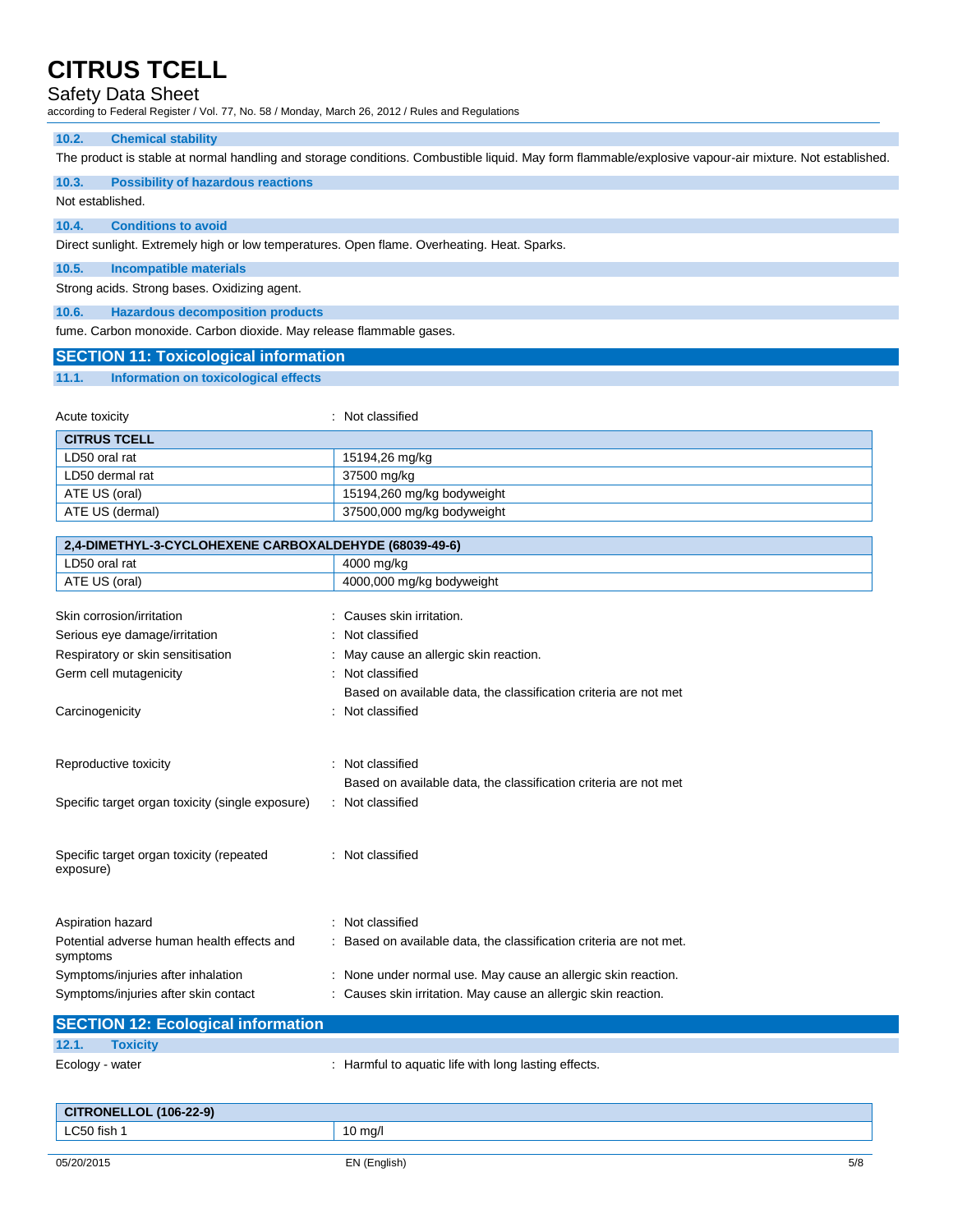### Safety Data Sheet

according to Federal Register / Vol. 77, No. 58 / Monday, March 26, 2012 / Rules and Regulations

| <b>CITRONELLOL (106-22-9)</b>                 |                                                         |  |
|-----------------------------------------------|---------------------------------------------------------|--|
| EC50 other aquatic organisms 1                | 2,38 mg/l EC50 waterflea (48 h)                         |  |
| EC50 other aquatic organisms 2                | 17,48 mg/l IC50 algea (72 h) mg/l                       |  |
| CITRAL (5392-40-5)                            |                                                         |  |
| LC50 fish 1                                   | 4,1 mg/l                                                |  |
| EC50 other aquatic organisms 1                | 5 mg/l EC50 waterflea (48 h)                            |  |
| EC50 other aquatic organisms 2                | 7 mg/l IC50 algea (72 h) mg/l                           |  |
| 12.2.<br><b>Persistence and degradability</b> |                                                         |  |
| <b>CITRUS TCELL</b>                           |                                                         |  |
| Persistence and degradability                 | May cause long-term adverse effects in the environment. |  |

| 12.3.<br><b>Bioaccumulative potential</b> |              |  |  |
|-------------------------------------------|--------------|--|--|
| <b>CITRUS TCELL</b>                       |              |  |  |
| Bioaccumulative potential                 | established. |  |  |

**12.4. Mobility in soil**

No additional information available

| 12.5.<br>Other adverse effects             |                                                      |  |  |
|--------------------------------------------|------------------------------------------------------|--|--|
| Effect on ozone layer                      | : None to our knowledge                              |  |  |
| Effect on the global warming               | : No known ecological damage caused by this product. |  |  |
| Other information                          | : Avoid release to the environment.                  |  |  |
| <b>SECTION 13: Disnosal considerations</b> |                                                      |  |  |

| <u>IULUTIUN TU. DISPUSAI CUIISIUGI AIIUIIS</u>           |                                                                                                                                                          |
|----------------------------------------------------------|----------------------------------------------------------------------------------------------------------------------------------------------------------|
| 13.1.<br><b>Waste treatment methods</b>                  |                                                                                                                                                          |
| Waste disposal recommendations<br>Additional information | : Dispose in a safe manner in accordance with local/national regulations.<br>: Handle empty containers with care because residual vapours are flammable. |
| Ecology - waste materials                                | : Avoid release to the environment.                                                                                                                      |
| <b>SECTION 14: Transport information</b>                 |                                                                                                                                                          |
| In accordance with DOT                                   |                                                                                                                                                          |

| TH accordance with DOT        |                                         |  |
|-------------------------------|-----------------------------------------|--|
| Not regulated for transport   |                                         |  |
| <b>Additional information</b> |                                         |  |
| Other information             | No supplementary information available. |  |

### **ADR**

No additional information available

| <b>Transport by sea</b>     |  |
|-----------------------------|--|
| UN-No. (IMDG)               |  |
| Proper Shipping Name (IMDG) |  |
| Air transport               |  |
| UN-No. (IATA)               |  |
| Proper Shipping Name (IATA) |  |

| <b>SECTION 15: Regulatory information</b>                                                                                     |  |
|-------------------------------------------------------------------------------------------------------------------------------|--|
| 15.1. US Federal regulations                                                                                                  |  |
| TETRAHYDROLINALOOL (78-69-3)                                                                                                  |  |
| Not listed on the United States SARA Section 313<br>Listed on the United States TSCA (Toxic Substances Control Act) inventory |  |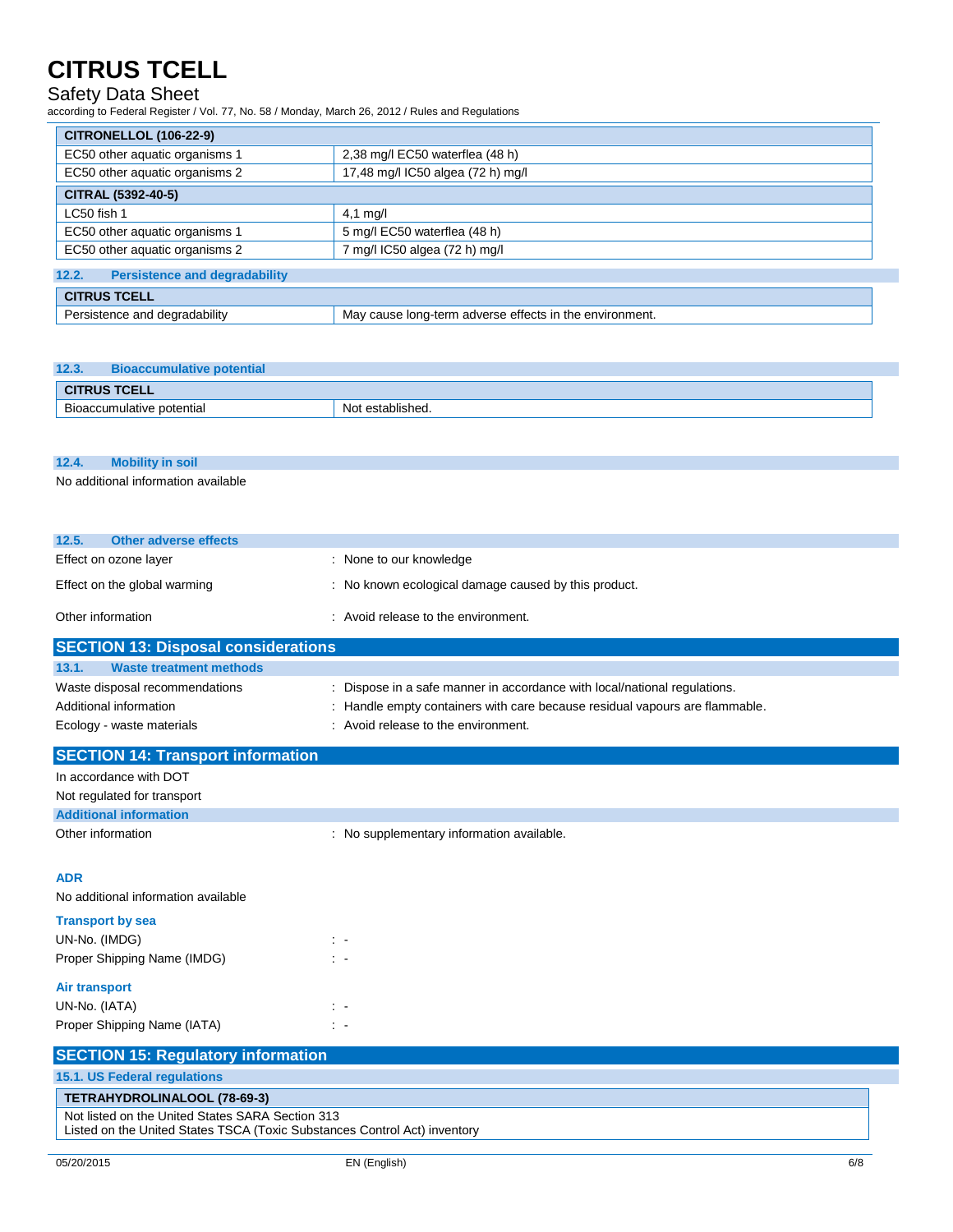### Safety Data Sheet

according to Federal Register / Vol. 77, No. 58 / Monday, March 26, 2012 / Rules and Regulations

| <b>DECANAL (112-31-2)</b>                    |  |
|----------------------------------------------|--|
| Not listed on the Holted States SARA Section |  |

| Not listed on the United States SARA Section 313<br>Listed on the United States TSCA (Toxic Substances Control Act) inventory                              |
|------------------------------------------------------------------------------------------------------------------------------------------------------------|
| C9-12 ISO-ALKANES (90622-57-4)                                                                                                                             |
| Not listed on the United States SARA Section 313<br>Not listed on the United States TSCA (Toxic Substances Control Act) inventory                          |
| 2,4-DIMETHYL-3-CYCLOHEXENE CARBOXALDEHYDE (68039-49-6)                                                                                                     |
| Not listed on the United States SARA Section 313<br>Listed on the United States TSCA (Toxic Substances Control Act) inventory                              |
| <b>OCTANAL (124-13-0)</b>                                                                                                                                  |
| Not listed on the United States SARA Section 313<br>Listed on the United States TSCA (Toxic Substances Control Act) inventory                              |
| ETHYL ISOVALERATE (108-64-5)                                                                                                                               |
| Listed on the United States TSCA (Toxic Substances Control Act) inventory<br>Not listed on the United States SARA Section 313                              |
| <b>CITRONELLOL (106-22-9)</b>                                                                                                                              |
| Not listed on the United States TSCA (Toxic Substances Control Act) inventory<br>Listed on the United States TSCA (Toxic Substances Control Act) inventory |
| CITRAL (5392-40-5)                                                                                                                                         |
| Not listed on the United States SARA Section 313<br>Listed on the United States TSCA (Toxic Substances Control Act) inventory                              |

#### **15.2. International regulations**

#### **CANADA**

No additional information available

**EU-Regulations** No additional information available

#### **Classification according to Regulation (EC) No. 1272/2008 [CLP]**

Skin Irrit. 2 H315<br>Skin Sens. 1 H317 Skin Sens. 1 Aquatic Chronic 3 H412 Full text of H-phrases: see section 16

#### **Classification according to Directive 67/548/EEC [DSD] or 1999/45/EC [DPD]**

**15.2.2. National regulations**

**15.3. US State regulations**

## **SECTION 16: Other information**

Data sources : REGULATION (EC) No 1272/2008 OF THE EUROPEAN PARLIAMENT AND OF THE COUNCIL of 16 December 2008 on classification, labelling and packaging of substances and mixtures, amending and repealing Directives 67/548/EEC and 1999/45/EC, and amending Regulation (EC) No 1907/2006.